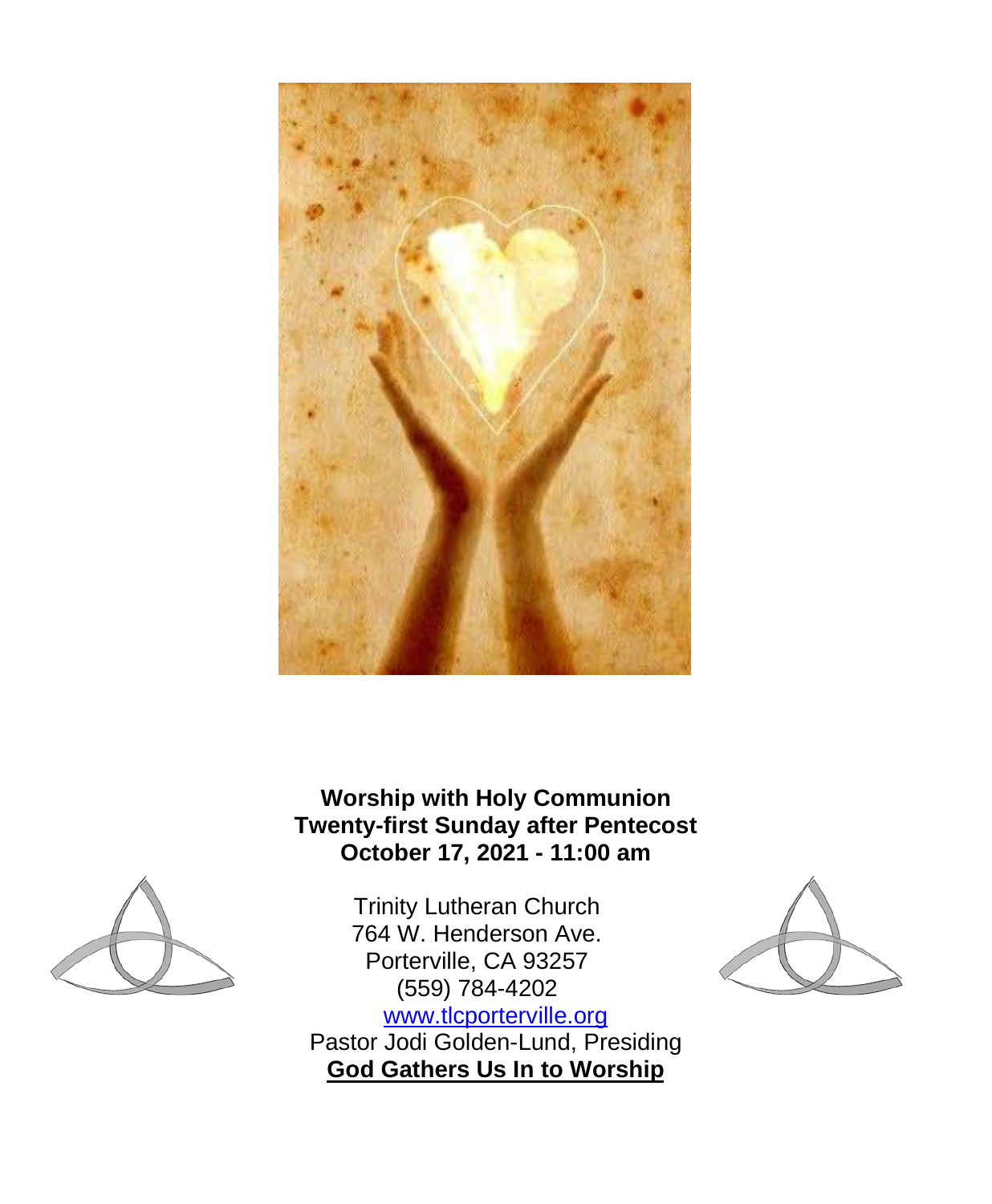| Welcome               |                                                                                                                                                                                                                                                                                                                                                                                                               |                                                                                                                                                                                           |            |                                      |
|-----------------------|---------------------------------------------------------------------------------------------------------------------------------------------------------------------------------------------------------------------------------------------------------------------------------------------------------------------------------------------------------------------------------------------------------------|-------------------------------------------------------------------------------------------------------------------------------------------------------------------------------------------|------------|--------------------------------------|
| <b>Prelude</b>        |                                                                                                                                                                                                                                                                                                                                                                                                               |                                                                                                                                                                                           | Jan Gibson |                                      |
| <b>Gathering Song</b> |                                                                                                                                                                                                                                                                                                                                                                                                               | At the Name of Jesus                                                                                                                                                                      |            | W&P 12                               |
| minister begins.      | <b>Confession and Forgiveness</b>                                                                                                                                                                                                                                                                                                                                                                             | All may make the sign of the cross, the sign marked at baptism, as the presiding                                                                                                          |            | Please stand as you are able         |
| Pastor:<br>People:    | Blessed be the holy Trinity, $\pm$ one God,<br>whose teaching is life,<br>whose presence is sure,<br>and whose love is endless.<br>Amen.                                                                                                                                                                                                                                                                      |                                                                                                                                                                                           |            |                                      |
| Pastor:               | Let us confess our sins to the one who welcomes us with an open<br>heart.                                                                                                                                                                                                                                                                                                                                     |                                                                                                                                                                                           |            |                                      |
| Pastor:<br>People:    | Silence is kept for reflection<br>God our comforter:<br>like lost sheep, we have gone astray.<br>We gaze upon abundance and see scarcity.<br>We turn our faces away from injustice and oppression.<br>We exploit the earth with our apathy and greed.<br>Free us from our sin, gracious God.<br>Listen when we call out to you for help.<br>Lead us by your love to love our neighbors as ourselves.<br>Amen. |                                                                                                                                                                                           |            |                                      |
| Pastor:               |                                                                                                                                                                                                                                                                                                                                                                                                               | All have sinned and fall short of the glory of God.<br>By the gift of grace in $\pm$ Christ Jesus, God makes you righteous.<br>Receive with glad hearts the forgiveness of all your sins. |            |                                      |
| People:               | Amen.                                                                                                                                                                                                                                                                                                                                                                                                         |                                                                                                                                                                                           |            | Please stay standing as you are able |
| <b>Greeting</b>       |                                                                                                                                                                                                                                                                                                                                                                                                               |                                                                                                                                                                                           |            |                                      |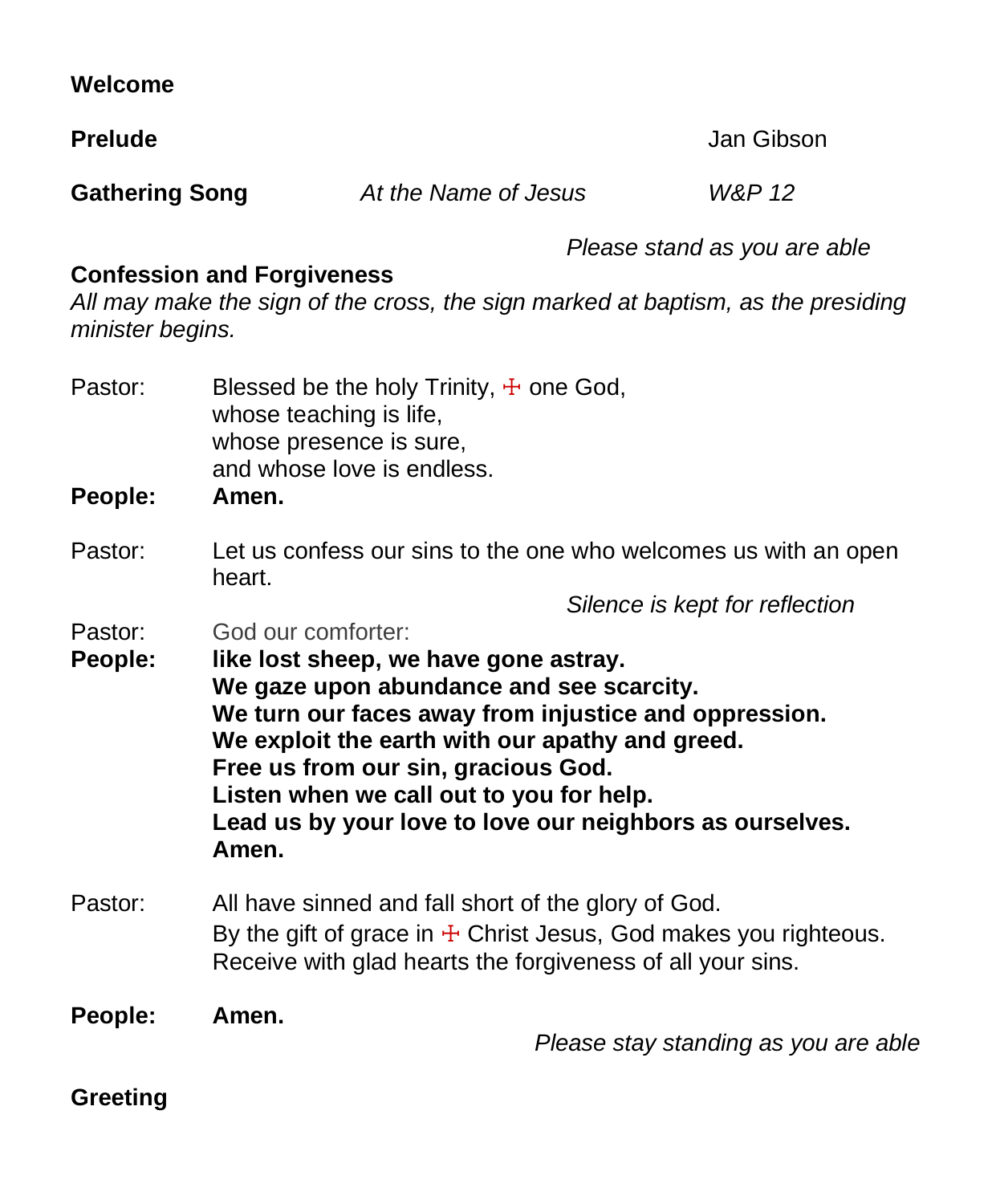- Pastor: The grace of our Lord Jesus Christ, the love of God and the Communion of the Holy Spirit be with you all.
- **People: And also with you.**

## **Prayer of the Day**

Pastor: Sovereign God,

**People: you turn your greatness into goodness for all the peoples on earth. Shape us into willing servants of your kingdom, and make us desire always and only your will, through Jesus Christ, our Savior and Lord. Amen.** 

*Please be seated*

# **God Proclaims His Holy Word**

# **First Reading: Isaiah 53:4-12**

*This reading is from the last of four passages in Isaiah that are often called "servant songs." Christians are probably most familiar with this servant song. In*  light of Christian faith, the servant's healing ministry and redemptive suffering are *understood to be fulfilled in the life and death of Christ.*

4Surely he has borne our infirmities and carried our diseases; yet we accounted him stricken, struck down by God, and afflicted. <sup>5</sup>But he was wounded for our transgressions, crushed for our iniquities; upon him was the punishment that made us whole, and by his bruises we are healed. <sup>6</sup>All we like sheep have gone astray; we have all turned to our own way, and the Lord has laid on him the iniquity of us all.

<sup>7</sup>He was oppressed, and was afflicted,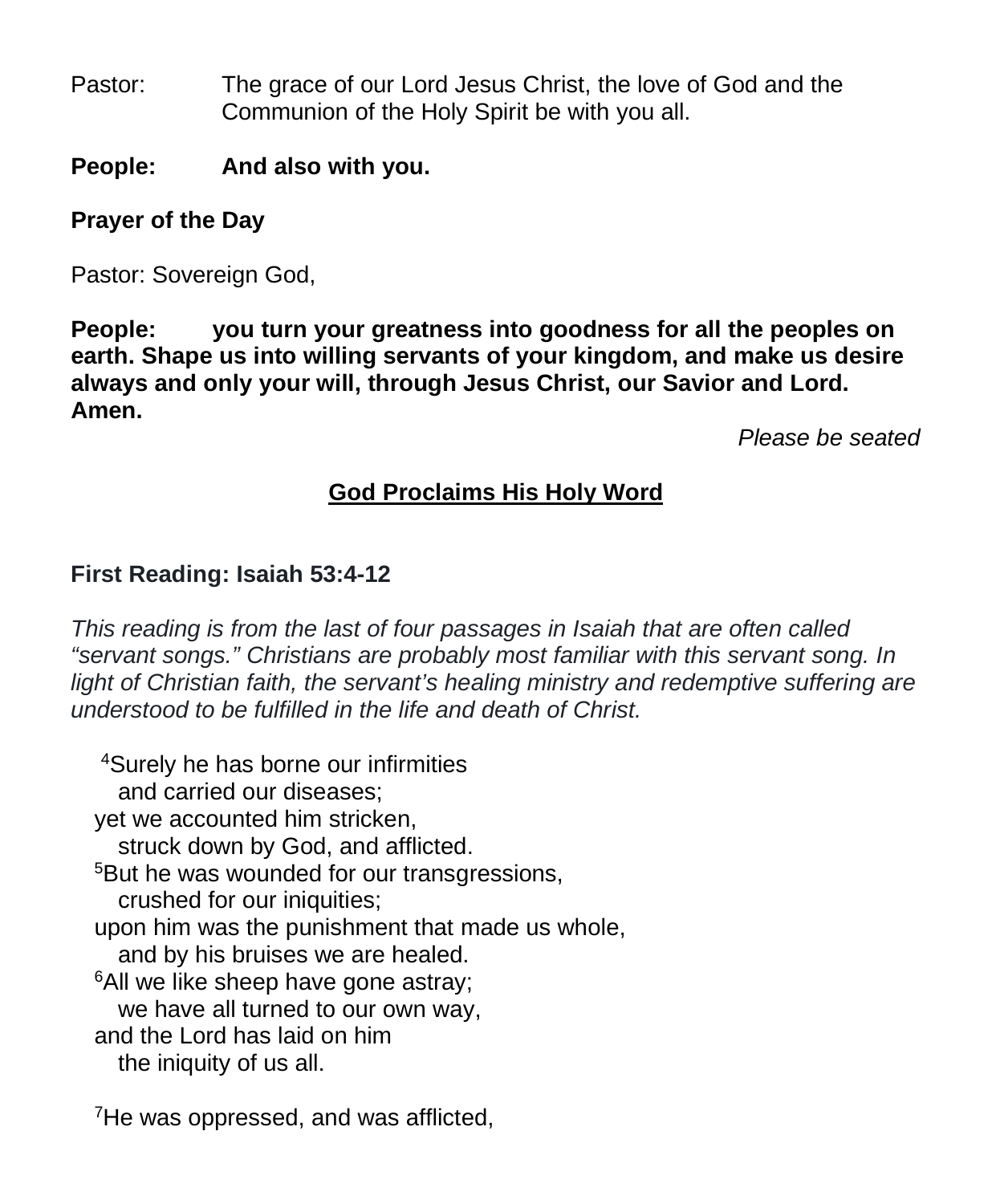yet did not open his mouth; like a lamb that is led to the slaughter, and like a ewe that is silent before the shearers, so he did not open his mouth. <sup>8</sup>By a perversion of justice he was taken away. Who could have imagined his future? For he was cut off from the land of the living, stricken for the transgression of my people. <sup>9</sup>They made his grave with the wicked and his tomb with the rich, although he had done no violence, and there was no deceit in his mouth. 10Yet it was the will of the Lord to crush him with pain. When you make his life an offering for sin, he shall see his offspring, and shall prolong his days; through him the will of the Lord shall prosper. 11Out of his anguish he shall see light; he shall find satisfaction through his knowledge. The righteous one, my servant, shall make many righteous, and shall bear their iniquities. <sup>12</sup>Therefore I will allot him a portion with the great, and he shall divide the spoil with the strong; because he poured out himself to death, and was numbered with the transgressors; yet he bore the sin of many, and made intercession for the transgressors

Reader: Word of God. Word of Life

### **People: Thanks be to God**

### **Gospel Reading: Mark 10: 35-45**

*On the way to Jerusalem the disciples ask Jesus to grant them seats of honor. Jesus responds by announcing that he and his followers will "rule" through selfgiving service.*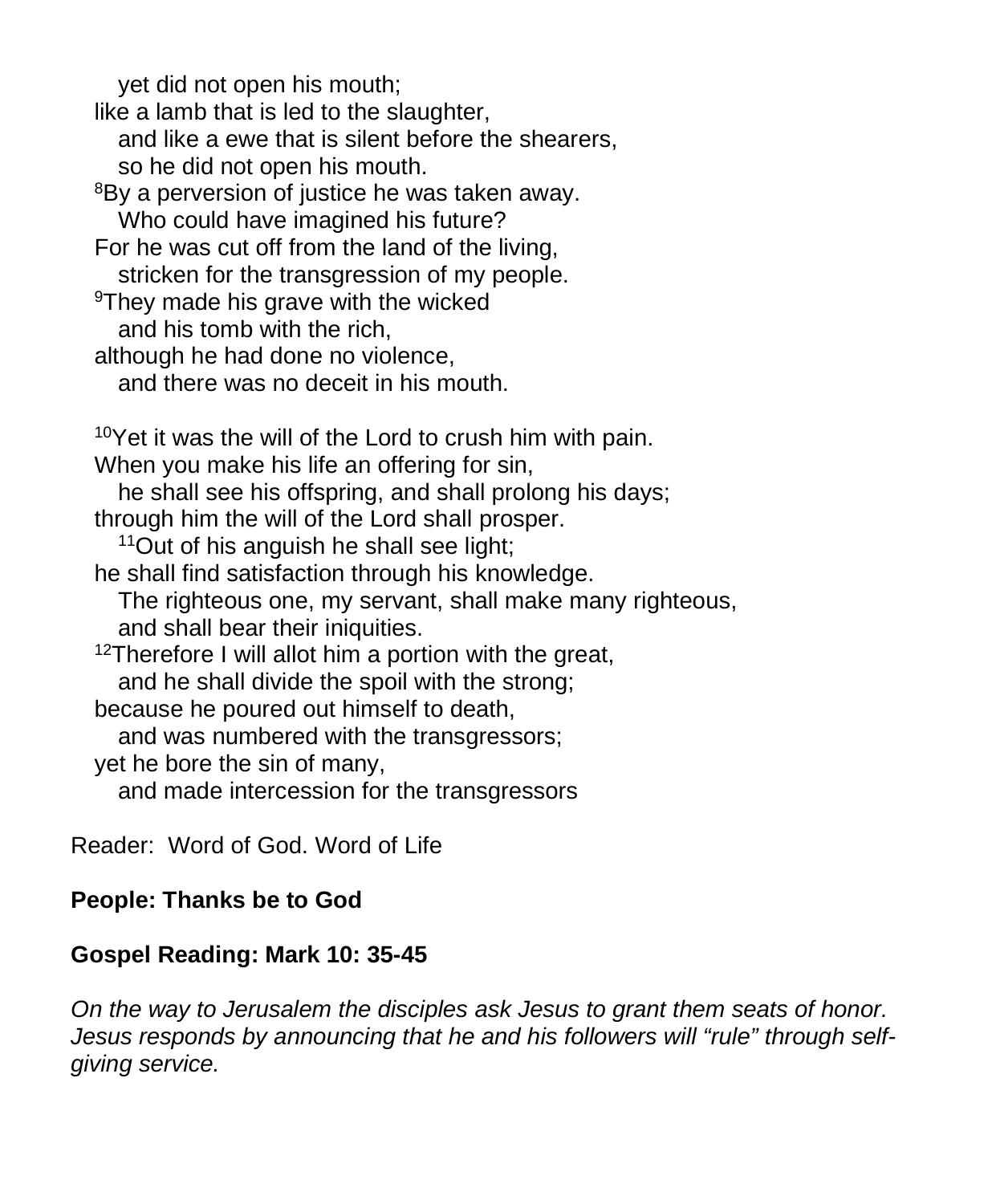<sup>35</sup> James and John, the sons of Zebedee, came forward to Jesus and said to him, "Teacher, we want you to do for us whatever we ask of you." 36And Jesus said to them, "What is it you want me to do for you?" 37And they said to him, "Grant us to sit, one at your right hand and one at your left, *On the way to Jerusalem the disciples ask Jesus to grant them seats of honor. Jesus responds by announcing that he and his followers will "rule" through self-giving service.*

<sup>35</sup> James and John, the sons of Zebedee, came forward to Jesus and said to him, "Teacher, we want you to do for us whatever we ask of you." 36And Jesus said to them, "What is it you want me to do for you?" 37And they said to him, "Grant us to sit, one at your right hand and one at your left, in your glory." <sup>38</sup>But Jesus said to them, "You do not know what you are asking. Are you able to drink the cup that I drink, or be baptized with the baptism that I am baptized with?" 39They replied, "We are able." Then Jesus said to them, "The cup that I drink you will drink; and with the baptism with which I am baptized, you will be baptized;  $40$  but to sit at my right hand or at my left is not mine to grant, but it is for those for whom it has been prepared."

 $41$ When the ten heard this, they began to be angry with James and John.  $42$ So Jesus called them and said to them, "You know that among the Gentiles those whom they recognize as their rulers are domineering, and their great ones are tyrants over them. 43But it is not so among you; but whoever wishes to become great among you must be your servant, 44and whoever wishes to be first among you must be slave of all. 45For the Son-of-Man came not to be served but to serve, and to give his life a ransom for many."

Pastor: Gospel of the Lord

|                | People: Praise to you, O Christ            |                              |
|----------------|--------------------------------------------|------------------------------|
|                |                                            | Please be seated             |
| <b>Message</b> | "Power Play"                               | Pastor Jodi Golden-Lund      |
|                |                                            | Please stand as you are able |
| Song           | Making their way                           | ACS 979 (insert)             |
|                | <b>Confession of Faith/Apostle's Creed</b> |                              |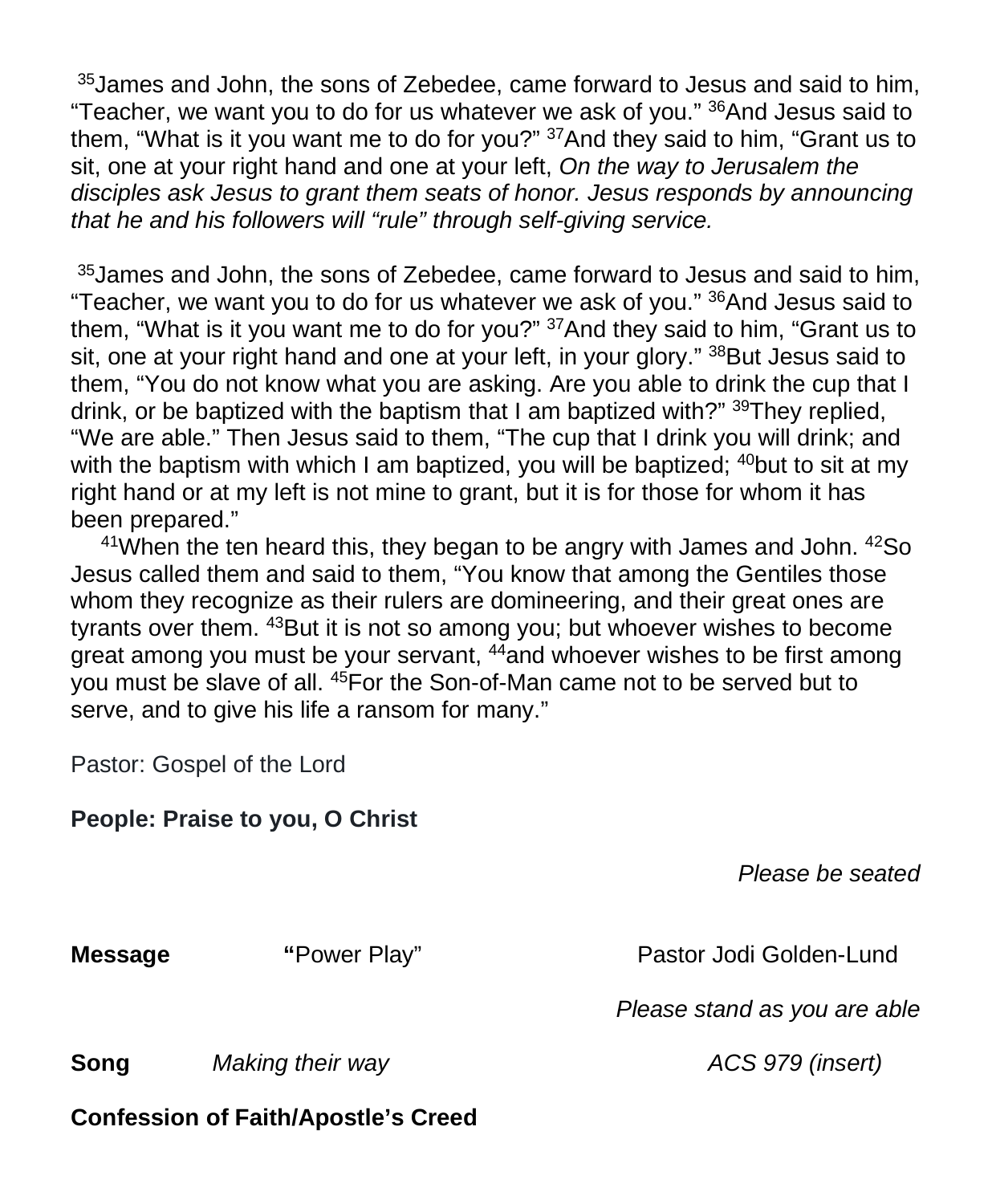- Pastor: Let us confess our faith, using the words of the Apostles' Creed:
- **People: I believe in God, the Father almighty, creator of heaven and earth. I believe in Jesus Christ, God's only Son, our Lord. He was conceived by the power of the Holy Spirit and born of the Virgin Mary. He suffered under Pontius Pilate, was crucified, died, and was buried. He descended into hell. On the third day he rose again. He ascended into heaven and is seated at the right hand of the Father. He will come again to judge the living and the dead. I believe in the Holy Spirit, the holy catholic Church, the communion of saints, the forgiveness of sins, the resurrection of the body, and the life everlasting. Amen**

 *Please stand as you are able*

#### **Prayers of the People**

*A series of petitions will be offered for the sake of those in need within the church and within the community and world.*

Pastor: Lord in your mercy…

**People: hear our prayer.** 

#### **Passing the Peace**

Pastor: The peace of the risen Lord be with you always.

**People: And also with you.**

### **God Nourishes Us at His Holy Table**

#### **Offering Prayer**

Pastor: God of abundance,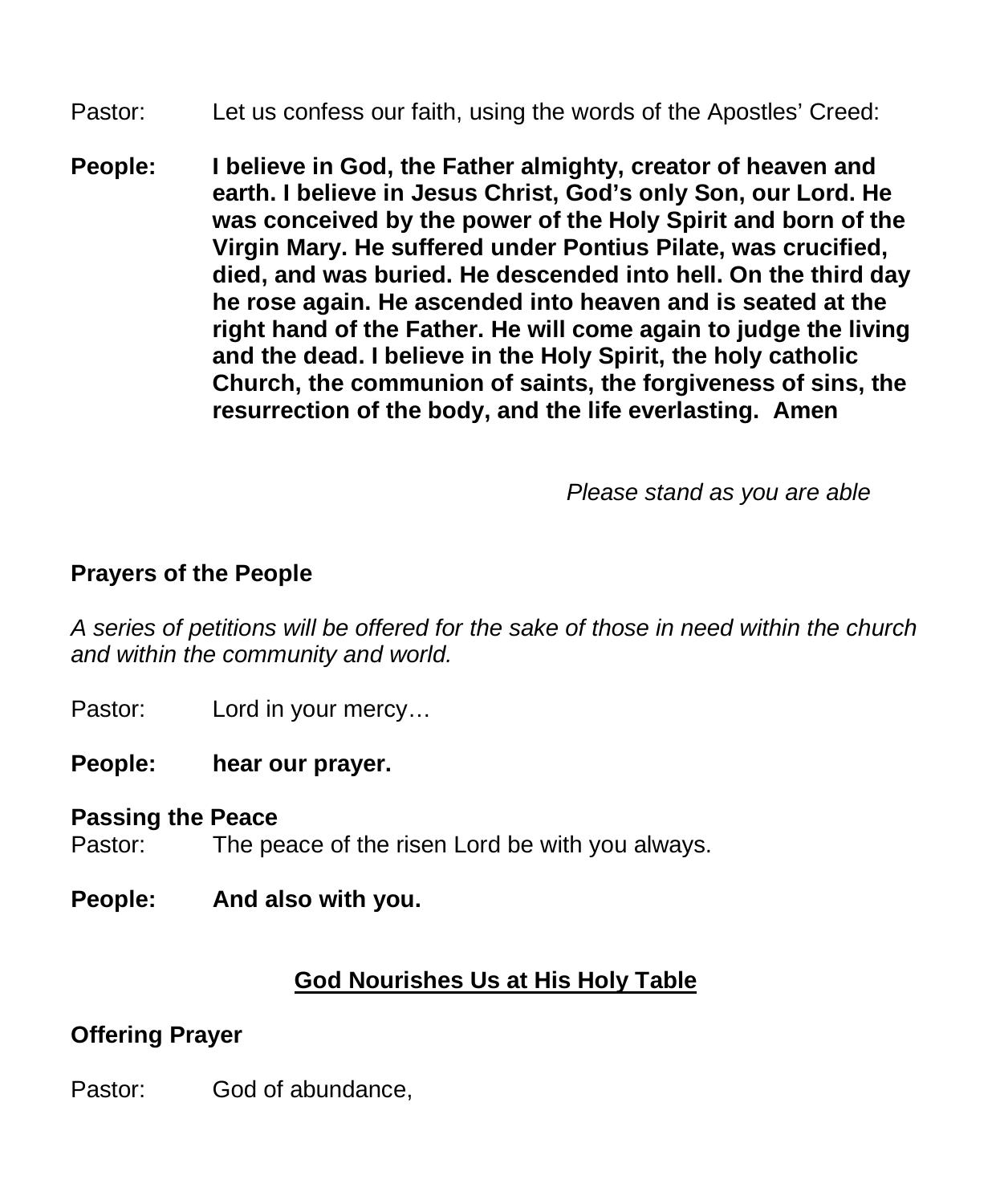**People: you cause streams to break forth in the desert and manna to rain from the heavens. Accept the gifts you have first given us. Unite them with the offering of our lives to nourish the world you love so dearly; through Jesus Christ, our Savior and Lord. Amen.**

*Please stand as you are able*

#### **Words of Institution**

Pastor: On the night in which he was betrayed, our Lord Jesus took bread, gave thanks, broke it, and gave it to his disciples, saying: "Take and eat; this is my body, given for you. Do this for the remembrance of me." And again, after supper, he took the cup, gave thanks and gave it for all to drink, saying: "This cup is the new covenant in my blood, shed for you and for all people for the forgiveness of sin. Do this for the remembrance of me."

#### **The Lord's Prayer**

- Pastor: Remember us in your Kingdom, Lord. Teach us to pray, saying from our hearts:
- **People: Our Father in heaven, hallowed be your name, your kingdom come, your will be done on earth as in heaven. Give us today our daily bread. Forgive us our sins as we forgive those who sin against us. Save us from the time of trial and deliver us from evil. For the kingdom, the power, and the glory are yours, now and forever. Amen.**

#### **Invitation to Communion**

Pastor: All who hunger and thirst, come. The table is ready.

*Please be seated*

#### **Distribution of Holy Communion**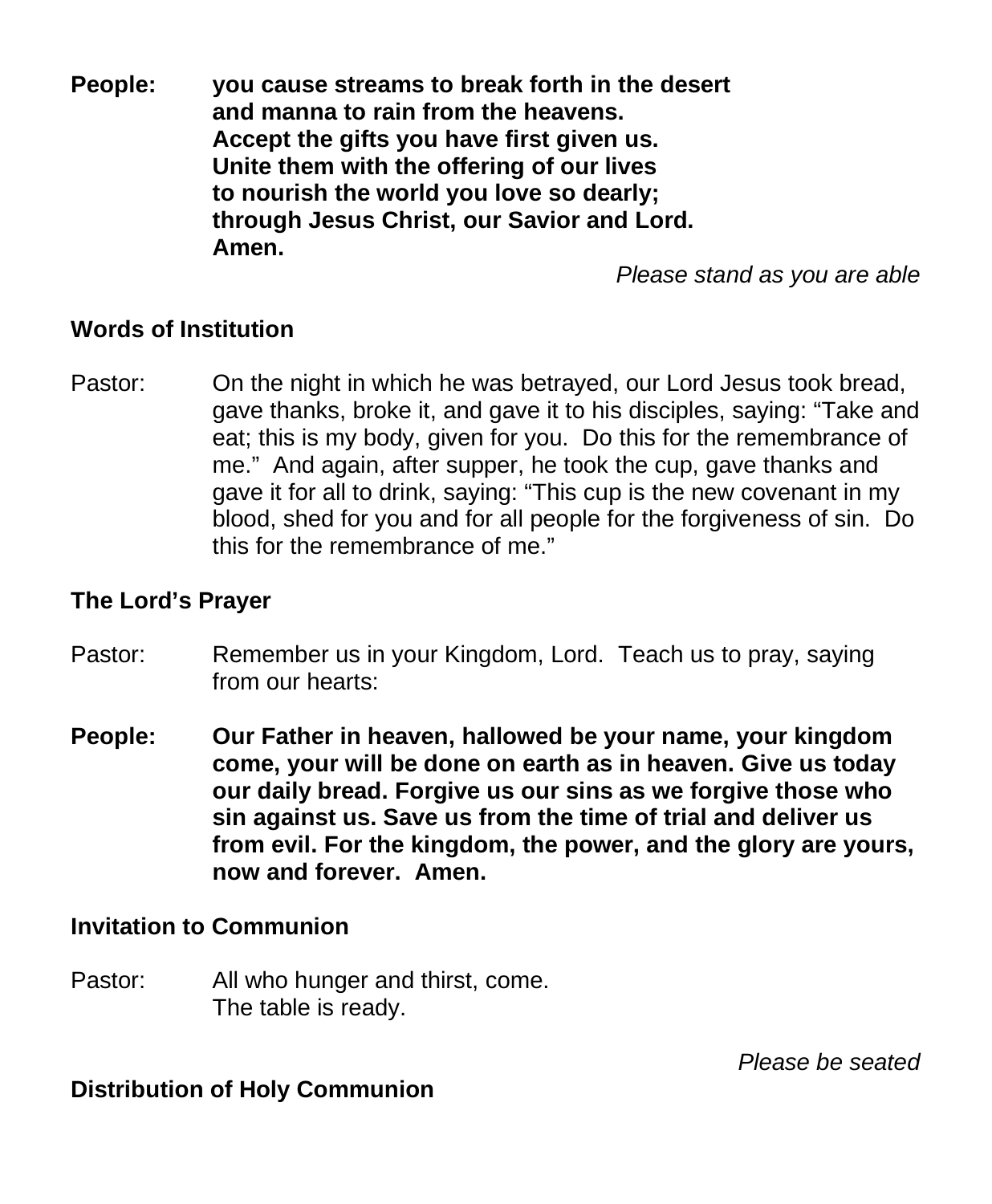*All Christians are welcome to share with us in Holy Communion. The gift of Holy Communion is given by God without condition; therefore, we do not condition who may receive. If you would like to receive Jesus in, with, and under the bread and wine, simply do so.*

## **Songs During Communion**

*We place upon your table, Lord ELW 467 Jesu, Jesu, fill us with your love ELW 708* 

*Please stand as you are able*



# **Post-Communion Blessing**

- Pastor: May these gifts of Jesus' body and blood strengthen you and keep you always in his grace.
- **People: Amen**

# **God Sends Us Out To Love and Serve Others**

# **Post-Communion Prayer**

Pastor: Lord of life,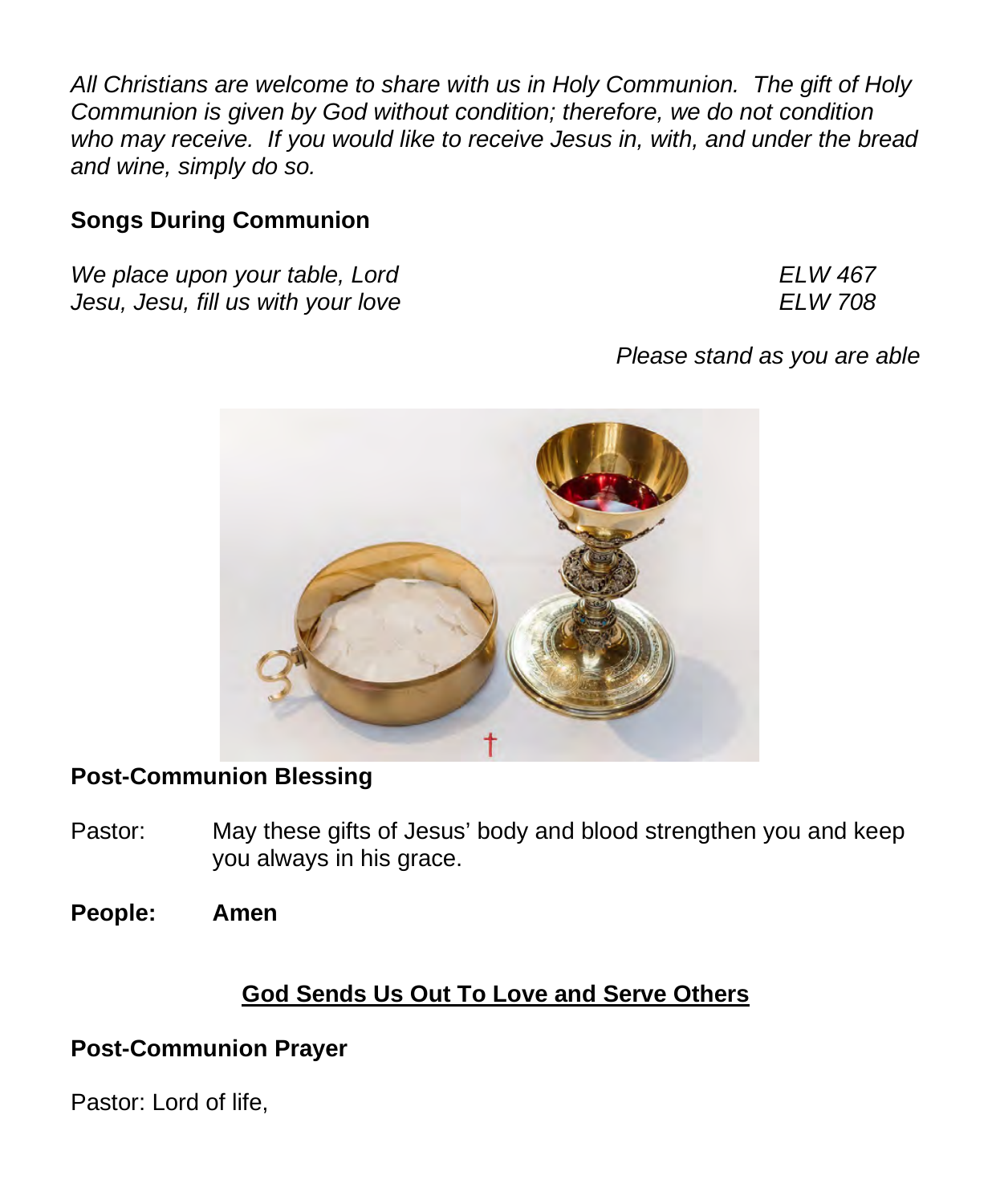**People:** in the gift of your body and blood you turn the crumbs of our faith into a feast of salvation. Send us forth into the world with shouts of joy, bearing witness to the abundance of your love in Jesus Christ, our Savior and Lord. **Amen.**

*Please be seated*

#### **Announcements**

### **Benediction and Blessing**

Pastor: People of God, you are Christ's body, bringing new life to a suffering world. The holy Trinity,  $\pm$  one God, bless you now and forever.

**People: Amen.**

*Please stand as you are able*

| <b>Sending Song</b><br>The Spirit sends us forth to serve | ELW 551 |
|-----------------------------------------------------------|---------|
|-----------------------------------------------------------|---------|

### **Dismissal**

- Pastor: Go in peace. The living Word dwells in you.
- **People: Thanks be to God**

**Postlude** Jan Gibson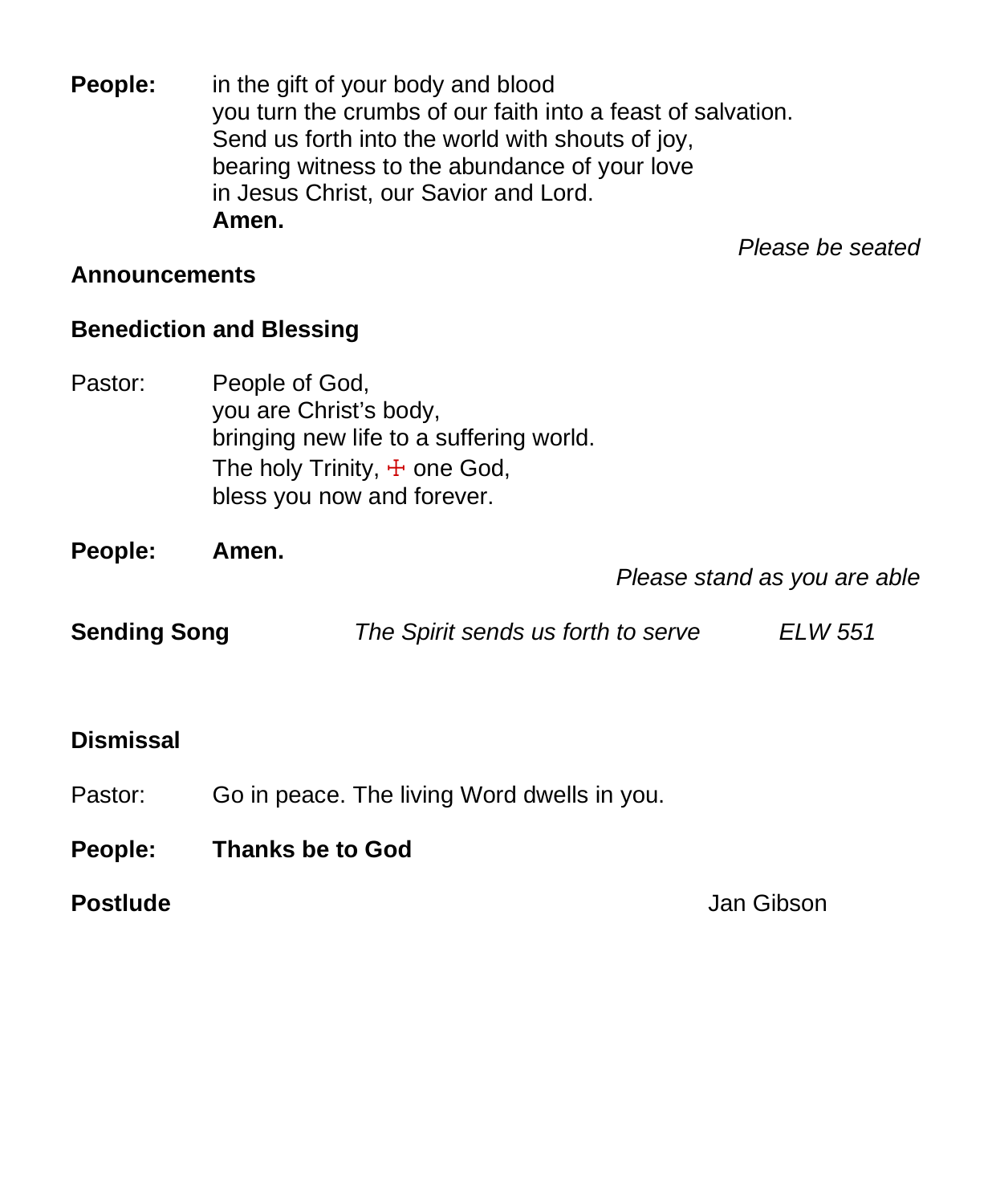

*From Sundays and Seasons.com. Copyright 2021 Augsburg Fortress. All rights reserved. Reprinted by permission under Augsburg Fortress Liturgies Annual License #SAS004818*

**Sharing God's love and grace, we invite, embrace and nurture everyone,** *The mission of Trinity Lutheran Church: unconditionally, into a relationship with God through Jesus Christ.*

Keyboardist:

Pastor: Pr. Jodi Golden-Lund<br>Kevboardist: Jan Gibson Organist: Alice Christianson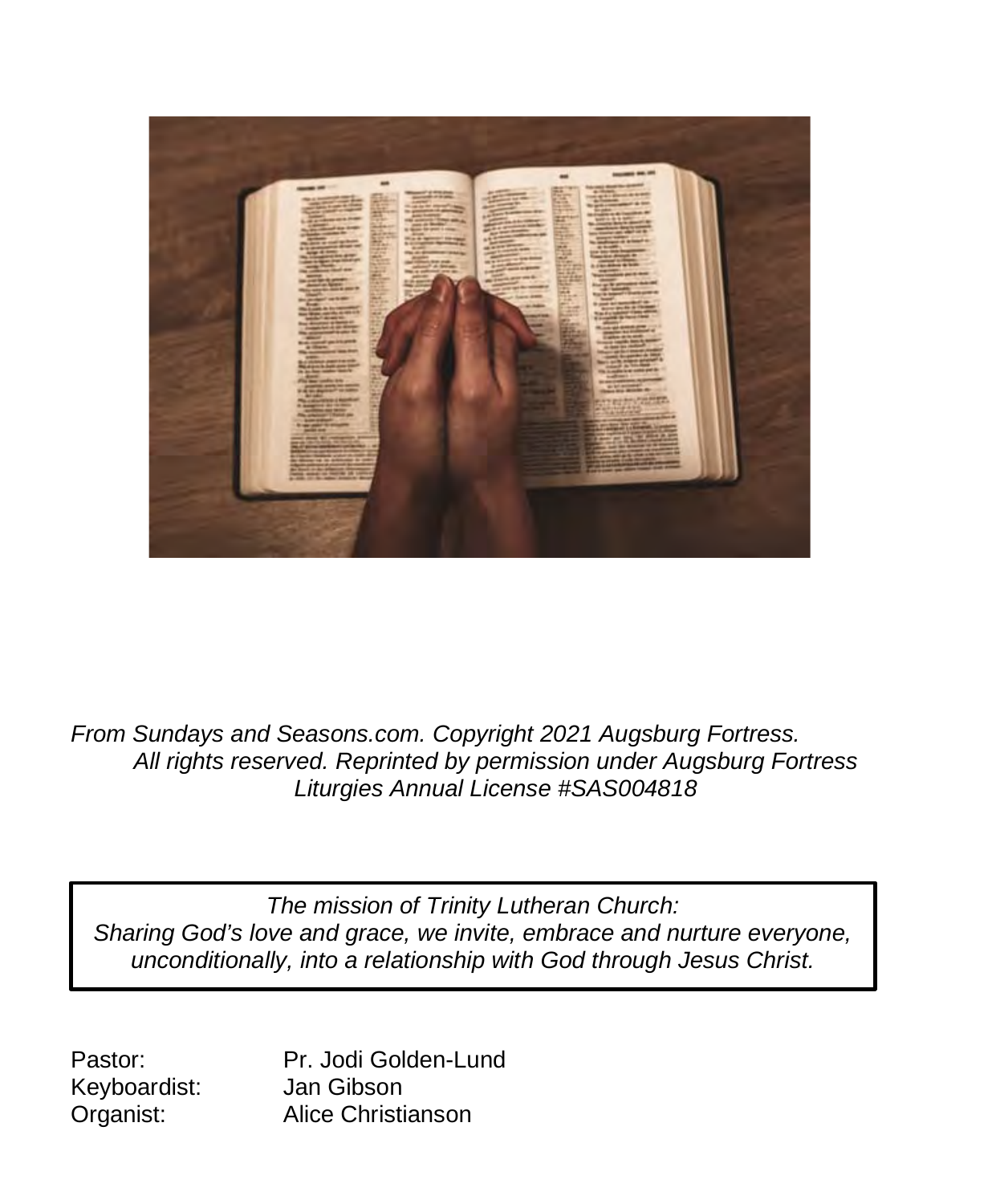| Reader:      | Alice Christianson        |
|--------------|---------------------------|
| Ushers:      | Marvin and Carolyn Sharp  |
| Servers:     | Carolyn Sharp             |
| Song Leader: | Julie McIntosh            |
| Camera:      | Ray Cauwet, Andy Buzzelli |
| Altar Care:  | Karin Wiseman             |
| Multi-Media: | Dave Hensley              |
|              |                           |

# **Staff of TLC:**

| Pastor:                  | Jodi Golden-Lund          |
|--------------------------|---------------------------|
| Office Manager:          | <b>Toni Dumont</b>        |
| Custodian                | Ron Benander              |
| <b>Worship Director:</b> | Jan Gibson                |
| Organist:                | <b>Alice Christianson</b> |
| <b>Choir Director:</b>   | Dave Hensley              |

Weekly Scriptures to read at home:

Jeremiah 31:7-9 Psalm 126 Hebrews 7:23-28 Mark 10:46-52

# **Prayer Requests**

### **New Prayer Concerns**

For Marcia Worden who is continuing with chemotherapy (Nancy Chadwell) For Ava Lindroos (who is an original member of TLC) who is under hospice care (Sally Hillman and Carolyn Sharp)

# **Continuing Prayer Concerns**

For Marga Schaefer, whose health is improving (Marvin and Carolyn Sharp) For Sarai for a quick recovery (Juanita Baldwin)

For Vern and Gloria Miller - Vern is suffering from dementia and Gloria has health concerns. Gloria is lonely and misses her church family. She would